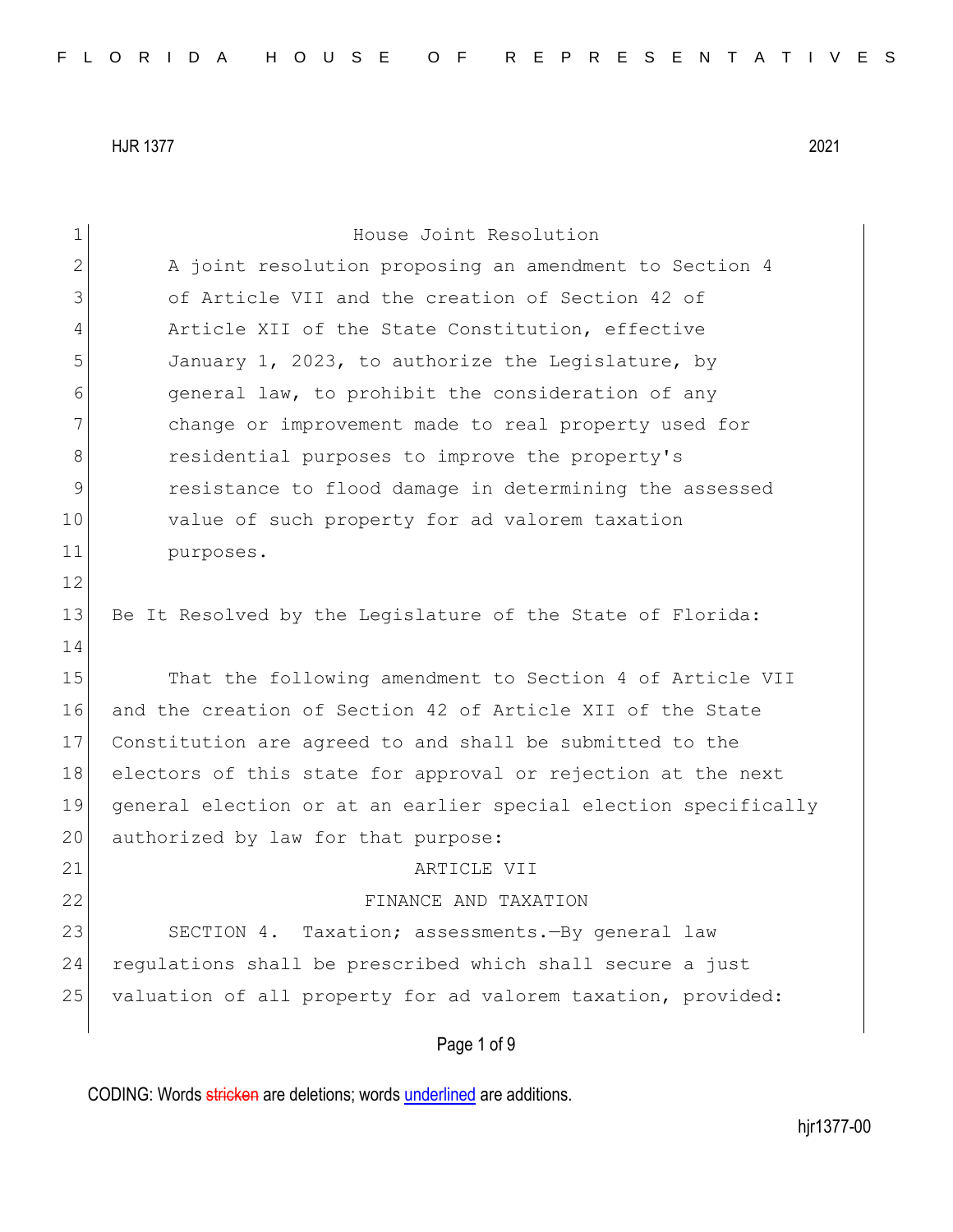26 (a) Agricultural land, land producing high water recharge 27 to Florida's aquifers, or land used exclusively for 28 noncommercial recreational purposes may be classified by general 29 law and assessed solely on the basis of character or use.

30 (b) As provided by general law and subject to conditions, 31 limitations, and reasonable definitions specified therein, land 32 used for conservation purposes shall be classified by general 33 law and assessed solely on the basis of character or use.

 (c) Pursuant to general law tangible personal property held for sale as stock in trade and livestock may be valued for taxation at a specified percentage of its value, may be classified for tax purposes, or may be exempted from taxation.

38 (d) All persons entitled to a homestead exemption under 39 Section 6 of this Article shall have their homestead assessed at 40 just value as of January 1 of the year following the effective 41 date of this amendment. This assessment shall change only as 42 provided in this subsection.

43 (1) Assessments subject to this subsection shall be 44 changed annually on January 1st of each year; but those changes 45 in assessments shall not exceed the lower of the following:

46 a. Three percent (3%) of the assessment for the prior 47 year.

48 b. The percent change in the Consumer Price Index for all 49 urban consumers, U.S. City Average, all items 1967=100, or 50 successor reports for the preceding calendar year as initially

### Page 2 of 9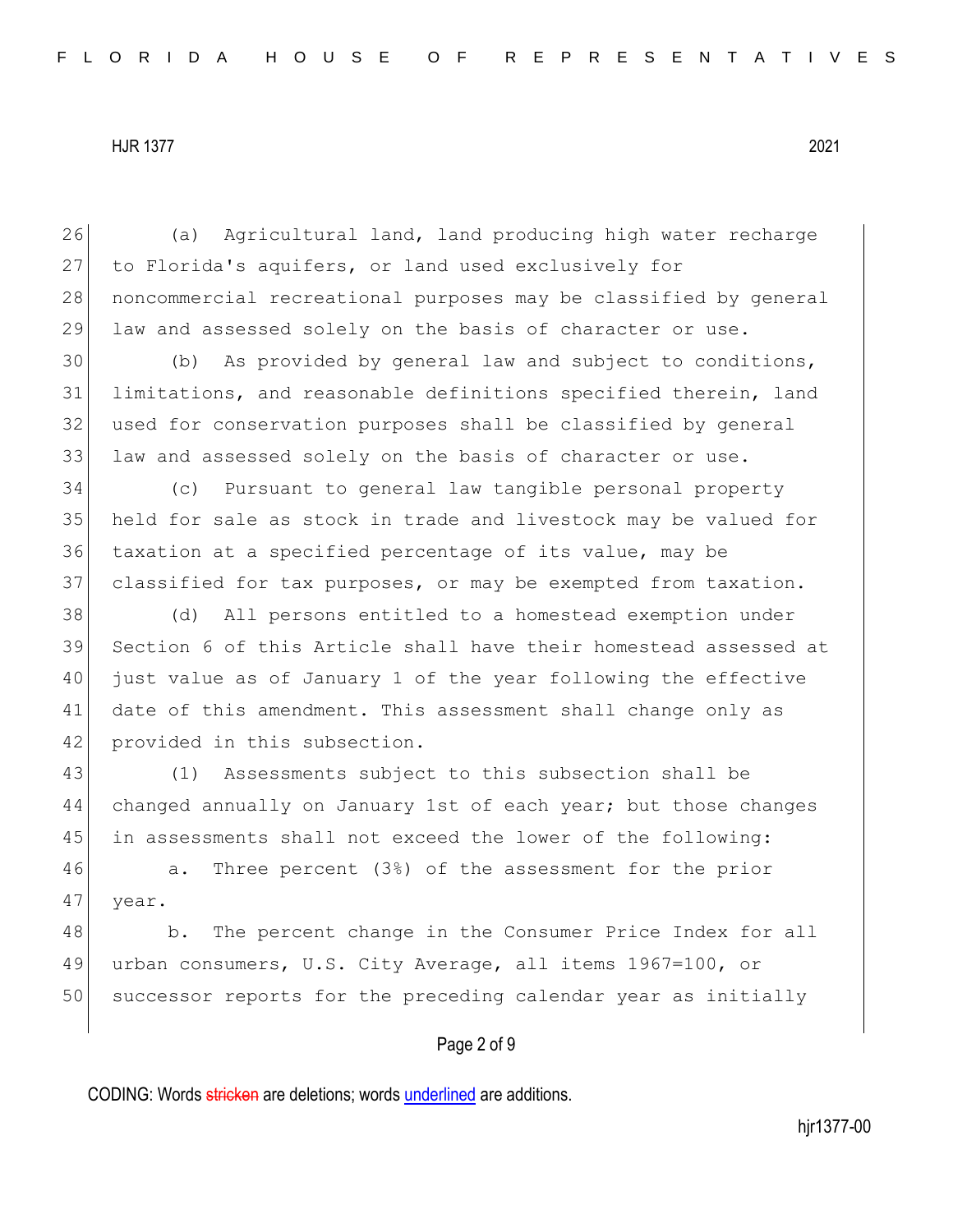51 reported by the United States Department of Labor, Bureau of 52 Labor Statistics.

53 (2) No assessment shall exceed just value.

54 (3) After any change of ownership, as provided by general 55 law, homestead property shall be assessed at just value as of 56 January 1 of the following year, unless the provisions of 57 paragraph (8) apply. Thereafter, the homestead shall be assessed 58 as provided in this subsection.

59 (4) New homestead property shall be assessed at just value 60 as of January 1st of the year following the establishment of the 61 homestead, unless the provisions of paragraph (8) apply. That 62 assessment shall only change as provided in this subsection.

63 (5) Changes, additions, reductions, or improvements to 64 homestead property shall be assessed as provided for by general 65 law; provided, however, after the adjustment for any change, 66 addition, reduction, or improvement, the property shall be 67 assessed as provided in this subsection.

68 (6) In the event of a termination of homestead status, the 69 property shall be assessed as provided by general law.

70 (7) The provisions of this amendment are severable. If any 71 of the provisions of this amendment shall be held 72 unconstitutional by any court of competent jurisdiction, the 73 decision of such court shall not affect or impair any remaining 74 provisions of this amendment.

75 (8)a. A person who establishes a new homestead as of

### Page 3 of 9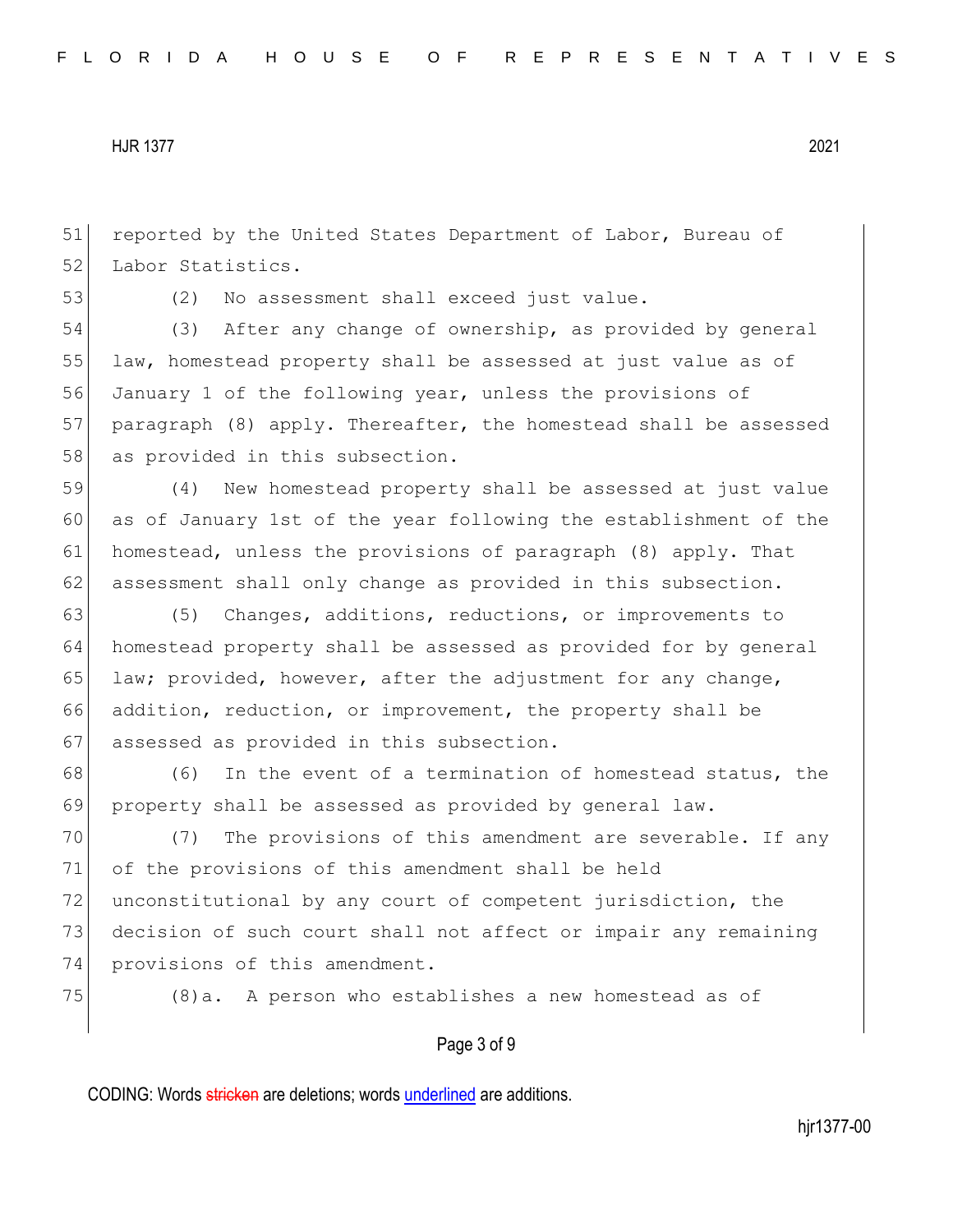76 January 1 and who has received a homestead exemption pursuant to 77 Section 6 of this Article as of January 1 of any of the three 78 years immediately preceding the establishment of the new 79 homestead is entitled to have the new homestead assessed at less 80 than just value. The assessed value of the newly established 81 homestead shall be determined as follows:

82 1. If the just value of the new homestead is greater than 83 or equal to the just value of the prior homestead as of January 84 1 of the year in which the prior homestead was abandoned, the 85 assessed value of the new homestead shall be the just value of 86 the new homestead minus an amount equal to the lesser of 87 \$500,000 or the difference between the just value and the 88 assessed value of the prior homestead as of January 1 of the 89 year in which the prior homestead was abandoned. Thereafter, the 90 homestead shall be assessed as provided in this subsection.

91 2. If the just value of the new homestead is less than the 92 just value of the prior homestead as of January 1 of the year in 93 which the prior homestead was abandoned, the assessed value of 94 the new homestead shall be equal to the just value of the new 95 homestead divided by the just value of the prior homestead and 96 multiplied by the assessed value of the prior homestead. 97 However, if the difference between the just value of the new 98 homestead and the assessed value of the new homestead calculated 99 pursuant to this sub-subparagraph is greater than \$500,000, the 100 assessed value of the new homestead shall be increased so that

# Page 4 of 9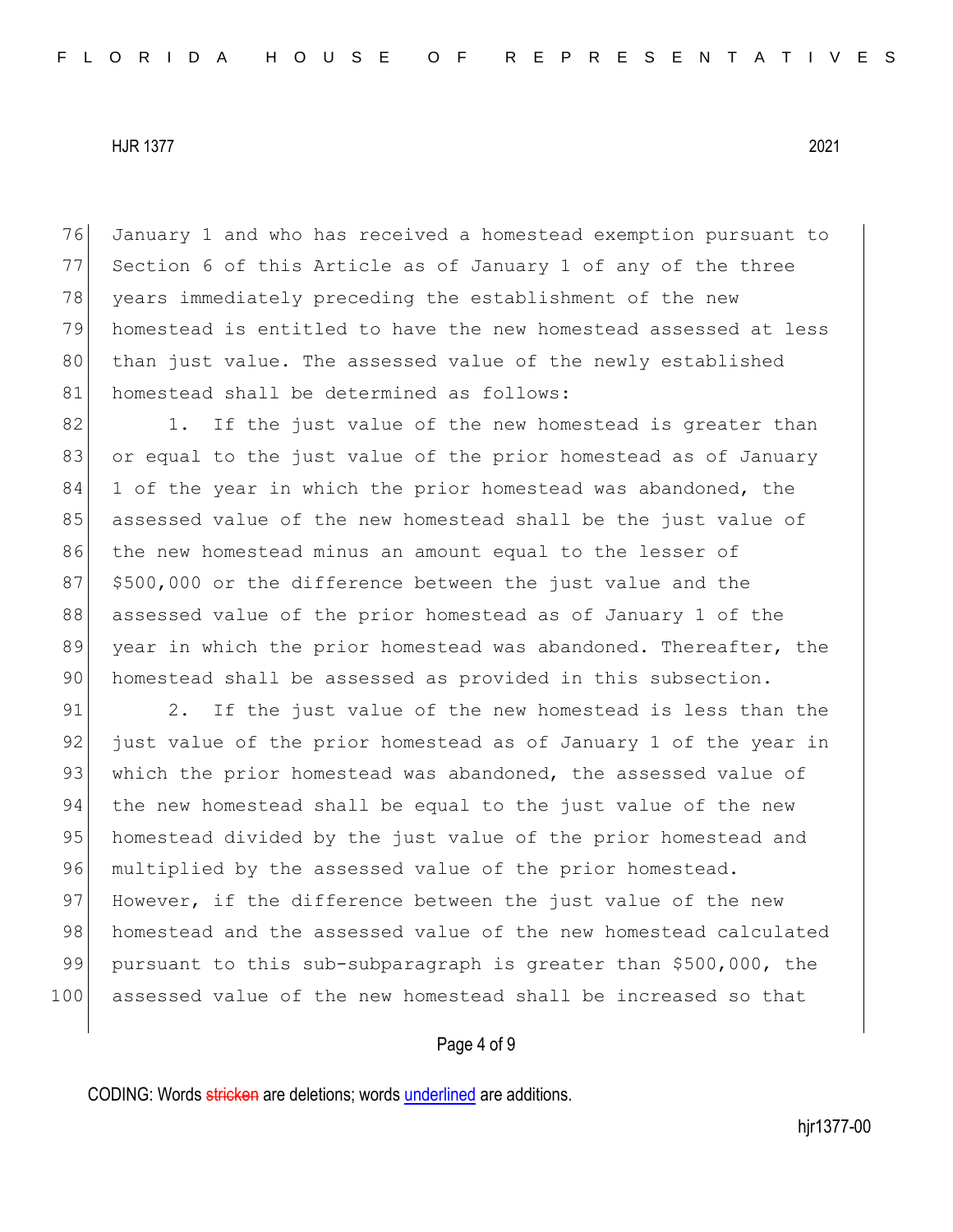101 the difference between the just value and the assessed value 102 equals \$500,000. Thereafter, the homestead shall be assessed as 103 provided in this subsection.

104 b. By general law and subject to conditions specified 105 therein, the legislature shall provide for application of this 106 paragraph to property owned by more than one person.

107 (e) The legislature may, by general law, for assessment 108 purposes and subject to the provisions of this subsection, allow 109 counties and municipalities to authorize by ordinance that 110 historic property may be assessed solely on the basis of 111 character or use. Such character or use assessment shall apply 112 only to the jurisdiction adopting the ordinance. The 113 requirements for eligible properties must be specified by 114 general law.

115 (f) A county may, in the manner prescribed by general law, 116 provide for a reduction in the assessed value of homestead 117 property to the extent of any increase in the assessed value of 118 that property which results from the construction or 119 reconstruction of the property for the purpose of providing 120 living quarters for one or more natural or adoptive grandparents 121 or parents of the owner of the property or of the owner's spouse 122 if at least one of the grandparents or parents for whom the 123 living quarters are provided is 62 years of age or older. Such a 124 reduction may not exceed the lesser of the following: 125 (1) The increase in assessed value resulting from

### Page 5 of 9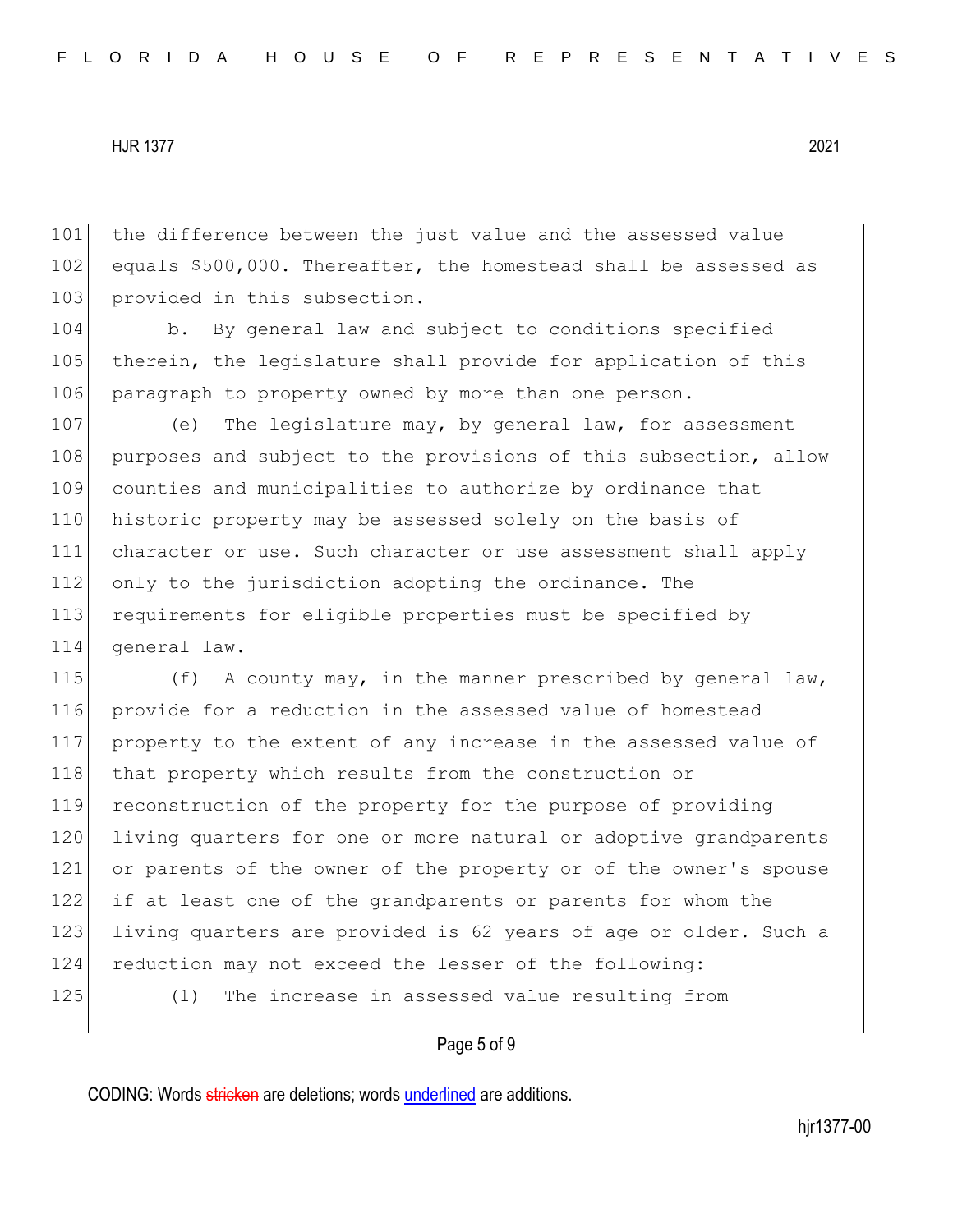126 construction or reconstruction of the property.

127 (2) Twenty percent of the total assessed value of the 128 property as improved.

129 (g) For all levies other than school district levies, 130 assessments of residential real property, as defined by general 131 law, which contains nine units or fewer and which is not subject 132 to the assessment limitations set forth in subsections (a) 133 through (d) shall change only as provided in this subsection.

134 (1) Assessments subject to this subsection shall be 135 changed annually on the date of assessment provided by law; but 136 those changes in assessments shall not exceed ten percent (10%) 137 of the assessment for the prior year.

138 (2) No assessment shall exceed just value.

139 (3) After a change of ownership or control, as defined by 140 general law, including any change of ownership of a legal entity 141 that owns the property, such property shall be assessed at just 142 value as of the next assessment date. Thereafter, such property 143 shall be assessed as provided in this subsection.

144 (4) Changes, additions, reductions, or improvements to 145 such property shall be assessed as provided for by general law; 146 however, after the adjustment for any change, addition, 147 reduction, or improvement, the property shall be assessed as 148 provided in this subsection.

149 (h) For all levies other than school district levies, 150 assessments of real property that is not subject to the

# Page 6 of 9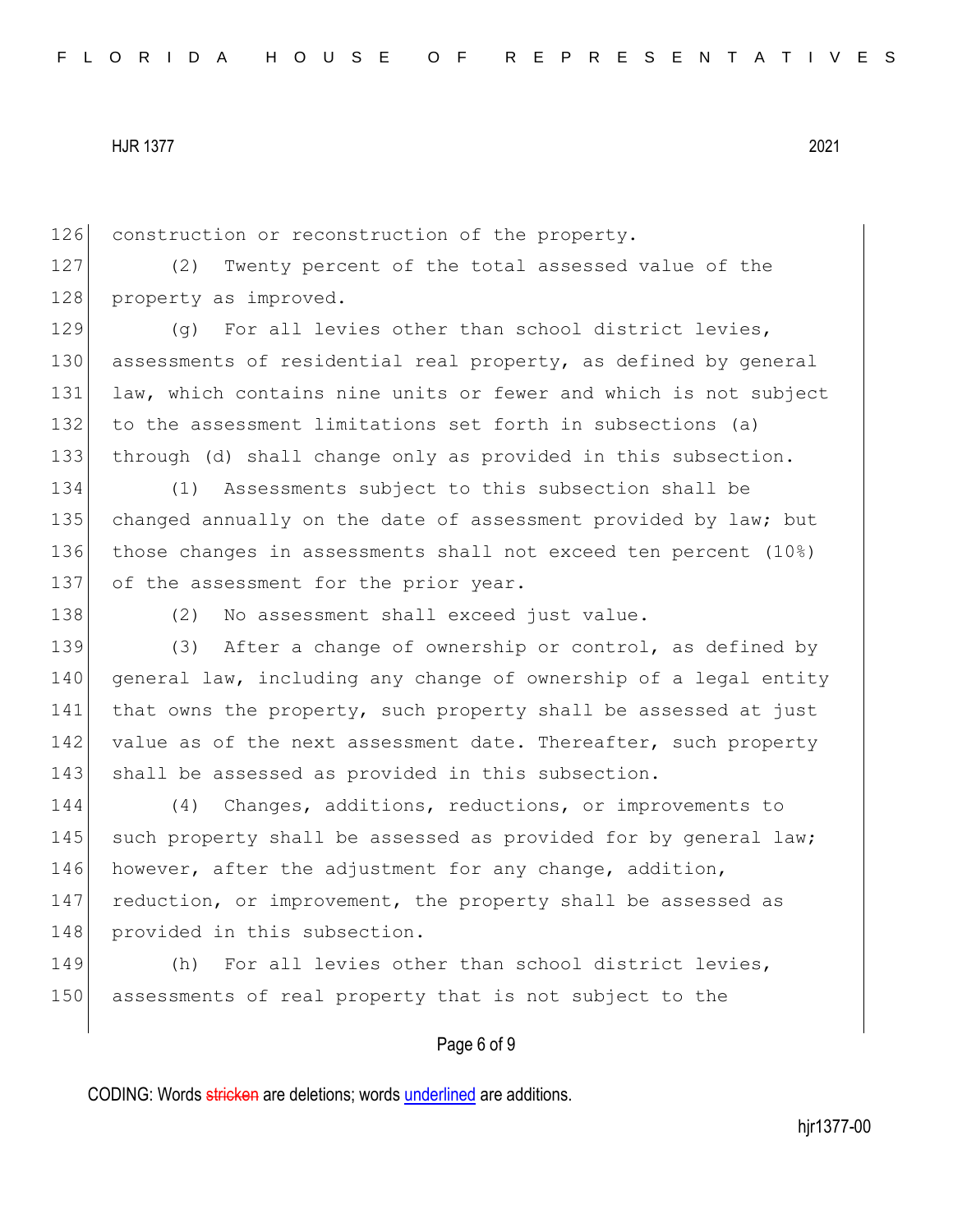151 assessment limitations set forth in subsections (a) through (d) 152 and (g) shall change only as provided in this subsection.

 (1) Assessments subject to this subsection shall be changed annually on the date of assessment provided by law; but those changes in assessments shall not exceed ten percent (10%) 156 of the assessment for the prior year.

157 (2) No assessment shall exceed just value.

158 (3) The legislature must provide that such property shall 159 be assessed at just value as of the next assessment date after a 160 qualifying improvement, as defined by general law, is made to 161 such property. Thereafter, such property shall be assessed as 162 provided in this subsection.

163 (4) The legislature may provide that such property shall 164 be assessed at just value as of the next assessment date after a 165 change of ownership or control, as defined by general law, 166 including any change of ownership of the legal entity that owns 167 the property. Thereafter, such property shall be assessed as 168 provided in this subsection.

169 (5) Changes, additions, reductions, or improvements to 170 such property shall be assessed as provided for by general law; 171 however, after the adjustment for any change, addition, 172 reduction, or improvement, the property shall be assessed as 173 provided in this subsection.

174 (i) The legislature, by general law and subject to 175 conditions specified therein, may prohibit the consideration of

### Page 7 of 9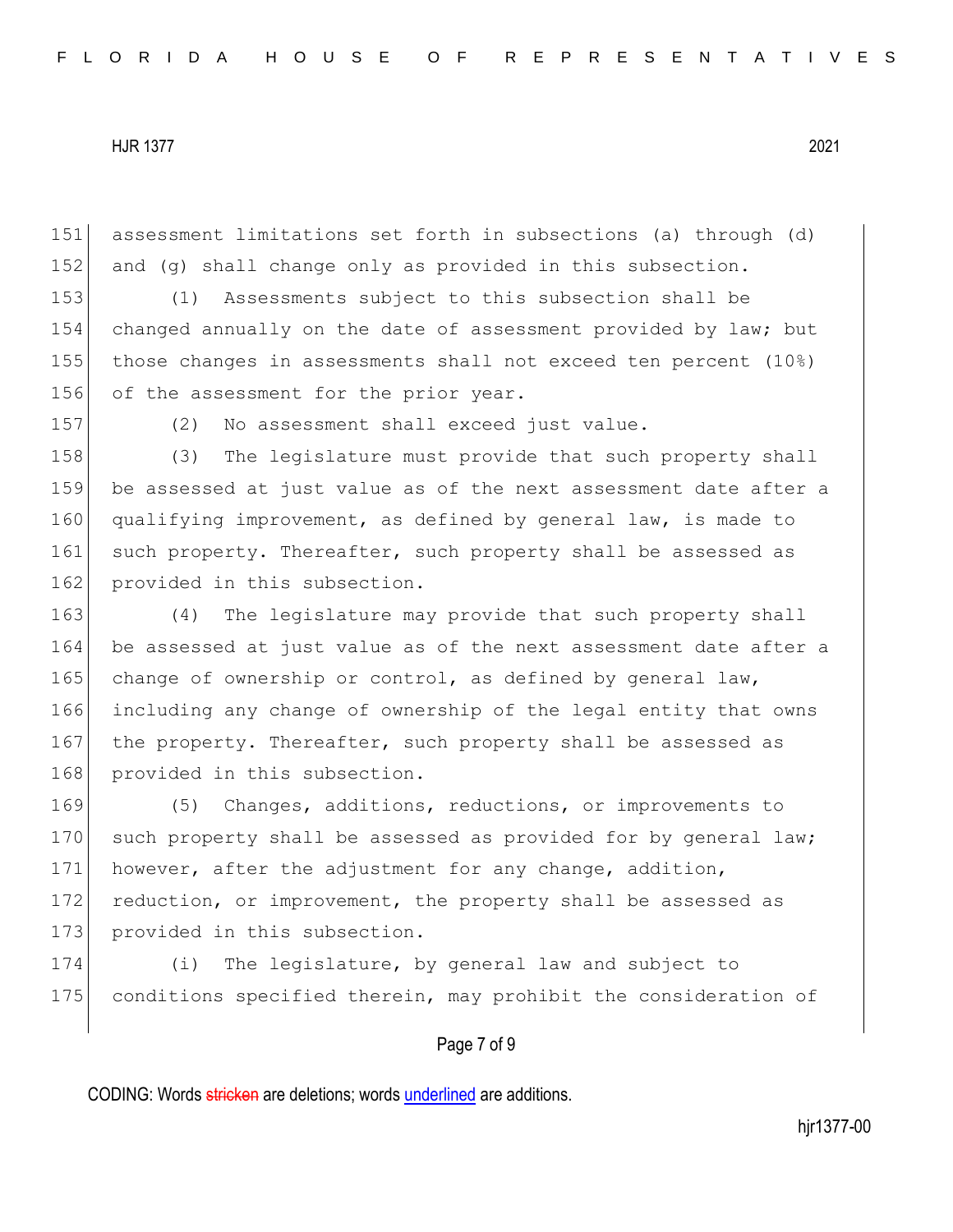176 the following in the determination of the assessed value of real 177 property: 178 (1) Any change or improvement to real property used for 179 residential purposes made to improve the property's resistance 180 to wind damage or to flood damage. 181 (2) The installation of a solar or renewable energy source 182 device. 183 (j)(1) The assessment of the following working waterfront 184 properties shall be based upon the current use of the property: 185 a. Land used predominantly for commercial fishing 186 purposes. 187 b. Land that is accessible to the public and used for 188 vessel launches into waters that are navigable. 189 c. Marinas and drystacks that are open to the public. 190 d. Water-dependent marine manufacturing facilities, 191 commercial fishing facilities, and marine vessel construction 192 and repair facilities and their support activities. 193 (2) The assessment benefit provided by this subsection is 194 subject to conditions and limitations and reasonable definitions 195 as specified by the legislature by general law. 196 ARTICLE XII 197 SCHEDULE 198 SECTION 42. Limitation on the assessment of real property 199 used for residential purposes.—This section and the amendment to 200 Section 4 of Article VII, authorizing the legislature to

# Page 8 of 9